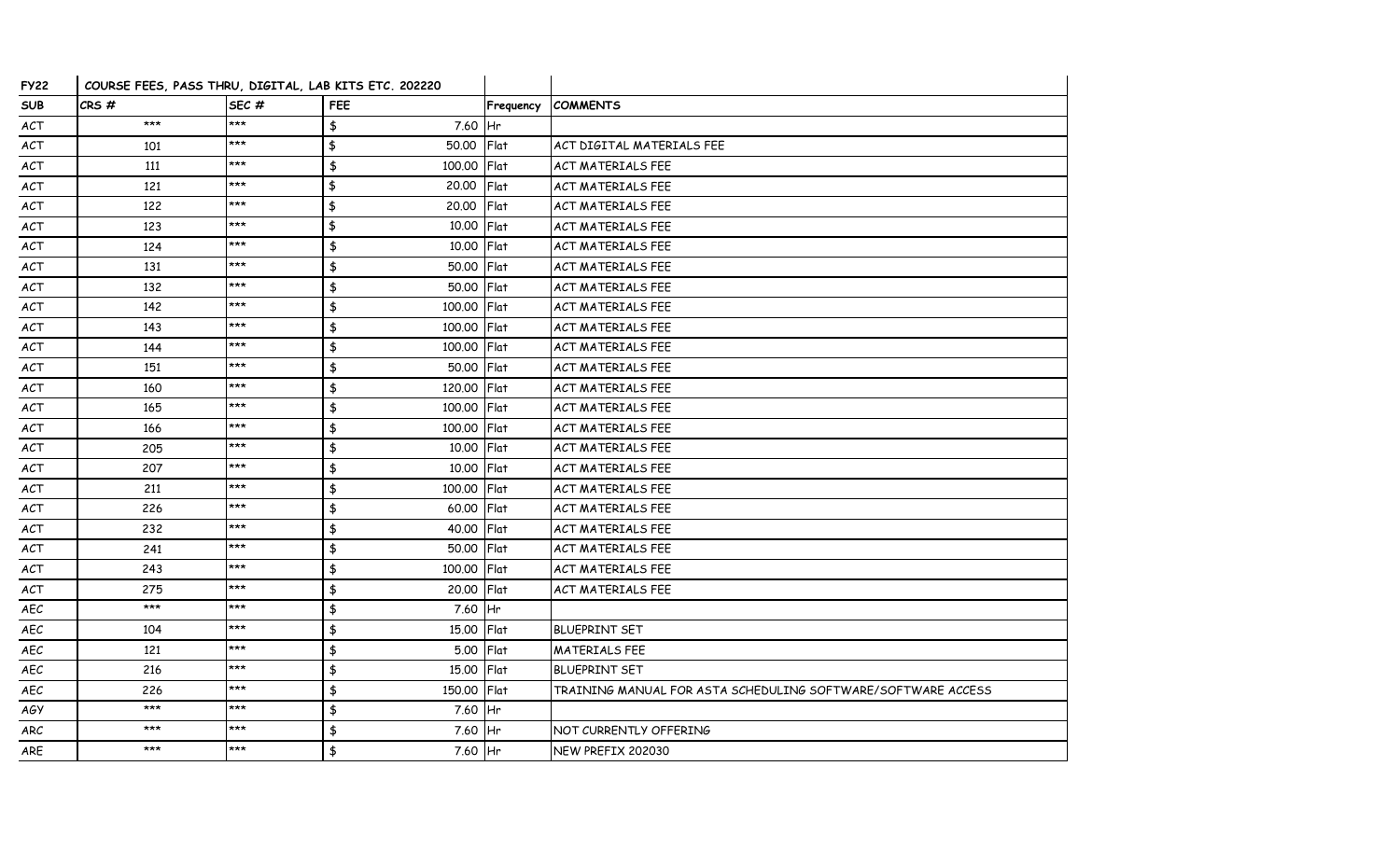| <b>SUB</b> | CRS#  | SEC#             | FEE                          | Frequency | <b>COMMENTS</b>                                                          |
|------------|-------|------------------|------------------------------|-----------|--------------------------------------------------------------------------|
| ART        | $***$ | ***              | \$<br>7.60 Hr                |           | EXCEPT: ART107/ART110/ART111/ART112/ ART113/ART131/ART132/ART175 /ART207 |
|            |       |                  |                              |           | /ART208 /ART280 (201230)/ART289 (201410)                                 |
| ART        | 121   | ***              | \$<br>100.00                 | Flat      | Materials Fee                                                            |
| ART        | 124   | ***              | \$<br>100.00 Flat            |           | Materials Fee                                                            |
| ART        | 131   | ***              | \$<br>75.00                  | Flat      | Materials Fee                                                            |
| ART        | 151   | $***$            | \$<br>100.00 Flat            |           | Materials Fee                                                            |
| ASE        | $***$ | $***$            | $\frac{1}{2}$<br>7.60        | Hr        |                                                                          |
| AST        | $***$ | $***$            | $\frac{1}{2}$<br>7.60        | <b>Hr</b> |                                                                          |
| AUT        | $***$ | $***$            | $\frac{1}{2}$<br>7.60 Hr     |           |                                                                          |
| <b>BIO</b> | $***$ | $***$            | \$<br>7.60 Hr                |           |                                                                          |
| <b>BIO</b> | 105   | $C^{\star\star}$ | $\frac{4}{3}$<br>165.95 Flat |           | COST OF LAB KIT:                                                         |
| <b>BIO</b> | 111   | $C^{\star\star}$ | \$<br>167.00                 | Flat      | COST OF LAB KIT;                                                         |
| <b>BIO</b> | 112   | $C^{\star\star}$ | $\frac{1}{2}$<br>198.95      | Flat      | COST OF LAB KIT                                                          |
| <b>BIO</b> | 201   | $C^{\star\star}$ | $\frac{4}{5}$<br>164.95 Flat |           | COST OF LAB KIT                                                          |
| <b>BIO</b> | 202   | $C^{\star\star}$ | \$<br>141.95 Flat            |           | COST OF LAB KIT                                                          |
| <b>BIO</b> | 204   | $C^{\star\star}$ | $\frac{1}{2}$<br>333,00 Flat |           | COST OF LAB KIT                                                          |
| <b>BIO</b> | 221   | $C^{\star\star}$ | $\pmb{\$}$<br>147.95 Flat    |           | COST OF LAB KIT                                                          |
| CAD        | $***$ | ***              | $\frac{1}{2}$<br>7.60        | <b>Hr</b> |                                                                          |
| CAD        | 153   | $***$            | $\frac{1}{2}$<br>50.00       | Flat      | CAD MATERIALS FEE                                                        |
| CAD        | 155   | $***$            | $\frac{1}{2}$<br>100.00      | Flat      | CAD MATERIALS FEE                                                        |
| CAD        | 255   | $***$            | $\frac{1}{2}$<br>50.00       | Flat      | CAD MATERIALS FEE                                                        |
| CAD        | 259   | ***              | $\frac{1}{2}$<br>100,00      | Flat      | CAD MATERIALS FEE                                                        |
| CAD        | 262   | ***              | $\frac{1}{2}$<br>75.00       | Flat      | CAD MATERIALS FEE                                                        |
| CAD        | 266   | $***$            | $\frac{4}{3}$<br>100.00      | Flat      | CAD MATERIALS FEE                                                        |
| CAR        | $***$ | $***$            | \$<br>7.60                   | lHr.      |                                                                          |
| CAR        | 102   | $***$            | $\frac{1}{2}$<br>25.00       | Flat      | CAR MATERIALS FEE                                                        |
| CAR        | 103   | $***$            | \$<br>50.00                  | Flat      | CAR MATERIALS FEE                                                        |
| CAR        | 104   | ***              | $\frac{1}{2}$<br>100.00      | Flat      | CAR MATERIALS FEE                                                        |
| CAR        | 115   | ***              | \$<br>25.00                  | Flat      | CAR MATERIALS FEE                                                        |
| CAR        | 123   | $***$            | $\frac{1}{2}$<br>25.00       | Flat      | CAR MATERIALS FEE                                                        |
| CAR        | 125   | ***              | \$<br>75.00                  | Flat      | CAR MATERIALS FEE                                                        |
| CAR        | 130   | ***              | $\frac{1}{2}$<br>50.00       | Flat      | CAR MATERIALS FEE                                                        |
| CAR        | 134   | $***$            | $\frac{1}{2}$<br>75.00 Flat  |           | CAR MATERIALS FEE                                                        |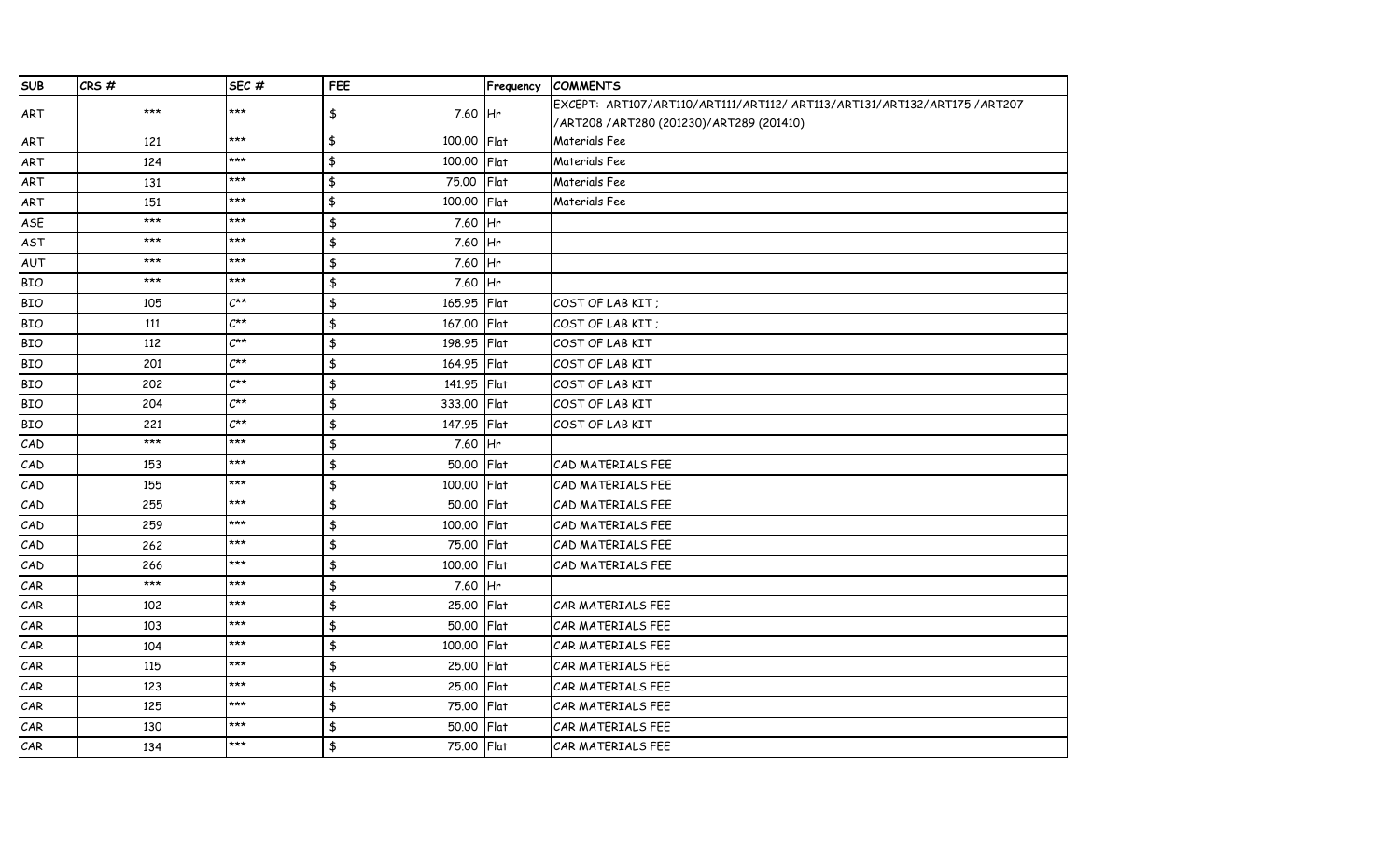| <b>SUB</b>                         | CRS#   | SEC#             | FEE                          | Frequency | <b>COMMENTS</b>                                                              |
|------------------------------------|--------|------------------|------------------------------|-----------|------------------------------------------------------------------------------|
| CAR                                | 135    | ***              | 50.00<br>\$                  | Flat      | CAR MATERIALS FEE                                                            |
| CAR                                | 138    | ***              | \$<br>100.00                 | Flat      | CAR MATERIALS FEE                                                            |
| CAR                                | 140    | $***$            | \$<br>50.00 Flat             |           | CAR MATERIALS FEE                                                            |
| CAR                                | 146    | $***$            | \$<br>75,00                  | Flat      | CAR MATERIALS FEE                                                            |
| CAR                                | 150    | ***              | $\pmb{\$}$<br>50.00          | Flat      | CAR MATERIALS FEE                                                            |
| CAR                                | 160    | ***              | $\frac{1}{2}$<br>75.00       | Flat      | CAR MATERIALS FEE                                                            |
| CCR                                | $***$  | ***              | $\frac{1}{2}$<br>7.60        | Hr        |                                                                              |
| CHE                                | $***$  | $***$            | $\frac{1}{2}$<br>7.60 Hr     |           |                                                                              |
| CHE                                | 101    | $C^{\star\star}$ | $\frac{1}{2}$<br>168.00      | Flat      | COST OF LAB KIT                                                              |
| CHE                                | 102    | $C^{\star\star}$ | \$<br>225,00                 | Flat      | COST OF LAB KIT                                                              |
| CHE                                | 111    | $C^{\star\star}$ | \$<br>202.95                 | Flat      | COST OF LAB KIT                                                              |
| CHE                                | 112    | $C^{\star\star}$ | $\frac{1}{2}$<br>217.95 Flat |           | COST OF LAB KIT                                                              |
| $\mathcal{C}\mathbb{I}\mathsf{S}$  | ***    | $***$            | $\frac{4}{3}$<br>7.60        | Hr        | EXCEPT: CIS 203(effective 201230)                                            |
| $\mathcal{C}\mathbb{I}\mathsf{S}$  | 263    | ***              | $\frac{1}{2}$<br>200.00      | Flat      | <b>EXAM FEE (NEW 202020)</b>                                                 |
| CIS                                | 220    | $C^{\star\star}$ | $\frac{1}{2}$<br>120.00      | Flat      | COMPUTER NETWORKING LAB FEE                                                  |
| CIS                                | 267    | $C^{\star\star}$ | $\frac{1}{2}$<br>120.00      |           | COMPUTER NETWORKING LAB FEE                                                  |
| CNG                                | $1***$ | ***              | $\frac{1}{2}$<br>7.60 Hr     |           |                                                                              |
| CNG                                | $21*$  | ***              | $\frac{4}{3}$<br>7.60 Hr     |           |                                                                              |
| CNG                                | $24*$  | ***              | \$<br>7.60 Hr                |           |                                                                              |
| CNG                                | $25*$  | ***              | \$<br>7.60 Hr                |           |                                                                              |
| CNG                                | $26*$  | ***              | \$<br>29.10 Hr               |           | CISCO FEE \$21.50 + COURSE FEE \$7.60                                        |
| CNG                                | 121    | ***              | $\frac{1}{2}$<br>200,00      | Flat      | <b>EXAM FEE (NEW 202020)</b>                                                 |
| $\mathcal{C}\mathsf{N}\mathcal{G}$ | 132    | ***              | \$<br>300.00                 | Flat      | <b>EXAM FEE (NEW 202020)</b>                                                 |
| CNG                                | 262    | ***              | \$<br>330.00                 | Flat      | <b>EXAM FEE</b>                                                              |
| CNG                                | 120    | $C^{\star\star}$ | \$<br>105.00                 | Flat      | COMPUTER NETWORKING                                                          |
| CNG                                | 121    | $C^{\star\star}$ | \$<br>105.00 Flat            |           | COMPUTER NETWORKING (Not on Clymo list; not being offerred 202220) IF COURSE |
|                                    |        |                  |                              |           | APPEARS IN FY22 VERIFY WITH CLYMO IF SHE HAS NOT PROACTIVELY SENT            |
| CNG                                | 124    | $C^{\star\star}$ | \$<br>105.00                 | Flat      | COMPUTER NETWORKING                                                          |
| CNG                                | 125    | $C^{\star\star}$ | $\frac{4}{3}$<br>105.00      | Flat      | COMPUTER NETWORKING LAB FEE                                                  |
| CNG                                | 131    | $C^{\star\star}$ | $\frac{1}{2}$<br>105.00      | Flat      | COMPUTER NETWORKING                                                          |
| CNG                                | 132    | $C^{\star\star}$ | $\frac{1}{2}$<br>105.00      | Flat      | COMPUTER NETWORKING                                                          |
| CNG                                | 133    | $C^{\star\star}$ | $\frac{1}{2}$<br>105.00      | Flat      | <b>COMPUTER NETWORKING</b>                                                   |
| CNG                                | 257    | $C^{\star\star}$ | $\frac{1}{2}$<br>105.00 Flat |           | COMPUTER NETWORKING LAB FEE                                                  |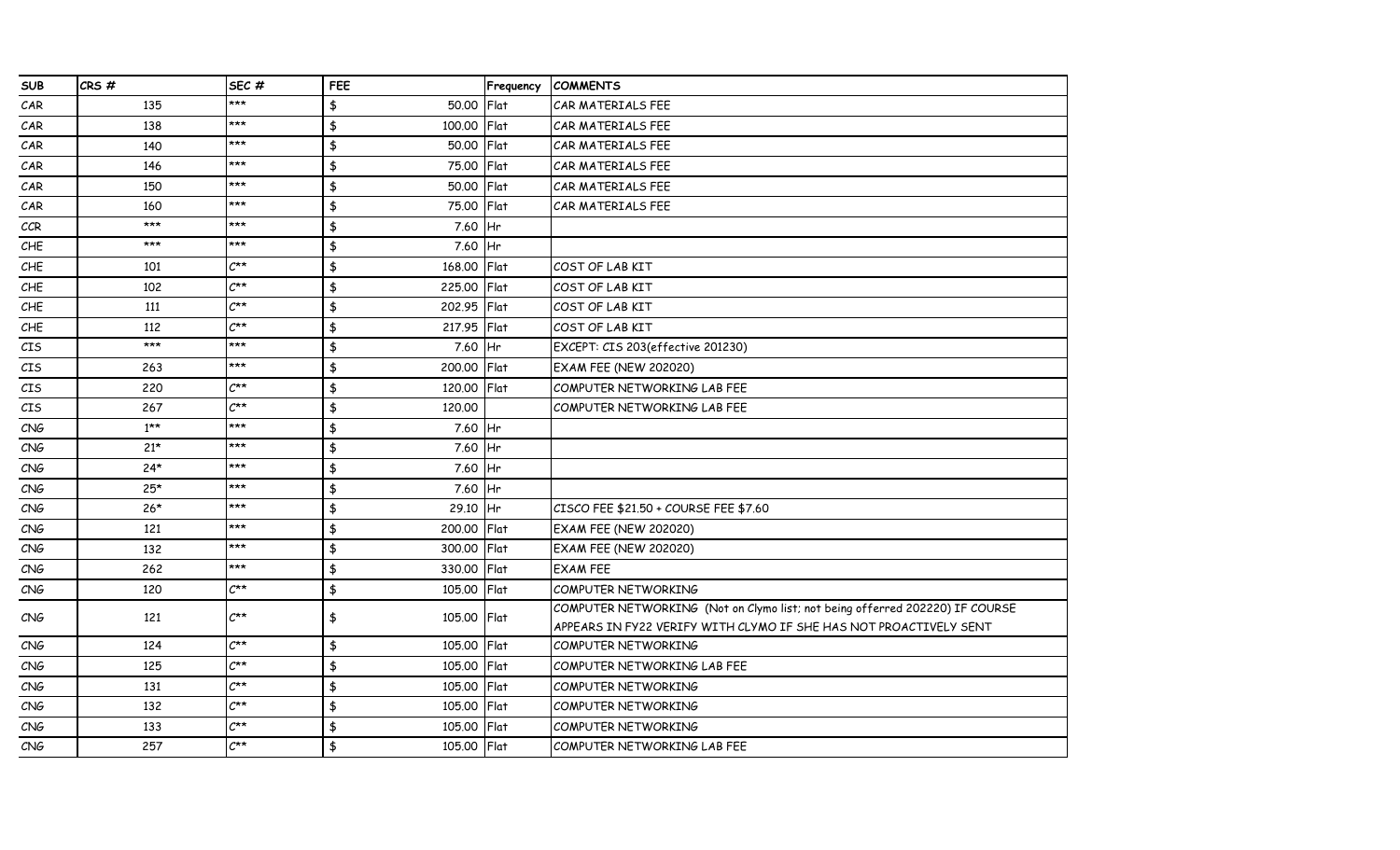| <b>SUB</b> | CRS# | SEC#                       | FEE                                  | Frequency | <b>COMMENTS</b>                                                                     |
|------------|------|----------------------------|--------------------------------------|-----------|-------------------------------------------------------------------------------------|
| CNG        | 260  | $\mathcal{C}^{\star\star}$ | \$<br>120.00                         | Flat      | COMPUTER NETWORKING LAB FEE                                                         |
| CON        | ***  | ***                        | \$<br>7.60 Hr                        |           | EXCEPT: CON 128 (New 202230);CON 145 (New 202230) CON146 (New 202230), CON 175, CON |
|            |      |                            |                                      |           | 207 (NEW 202030), CON 231 CON245 (New 202230)                                       |
| CON        | 142  | $***$                      | $\frac{4}{3}$<br>27.00               | Flat      | <b>EXAM FEE</b>                                                                     |
| CON        | 152  | ***                        | $\frac{1}{2}$<br>100.00              | Flat      | <b>MATERIALS FEE</b>                                                                |
| CON        | 152  | $***$                      | $\frac{1}{2}$<br>24.00               | Flat      | <b>EXAM FEE</b>                                                                     |
| CON        | 153  | $***$                      | $\pmb{\ddagger}$<br>100.00           | Flat      | <b>MATERIALS FEE \$100</b>                                                          |
| CON        | 153  | $***$                      | $\frac{4}{5}$<br>21.00               | Flat      | <b>EXAM FEE</b>                                                                     |
| CON        | 154  | $***$                      | $\frac{4}{5}$<br>100.00              | Flat      | <b>MATERIALS FEE \$100</b>                                                          |
| CON        | 154  | $***$                      | $\frac{4}{3}$<br>21.00               | Flat      | <b>EXAM FEE</b>                                                                     |
| CON        | 155  | $***$                      | $\frac{4}{5}$<br>150.00              | Flat      | Materials Fee                                                                       |
| CON        | 155  | $***$                      | $\frac{4}{3}$<br>21.00               | Flat      | Exam Fee                                                                            |
| CON        | 157  | $***$                      | $\frac{4}{5}$<br>100.00              | Flat      | MATERIALS FEE                                                                       |
| CON        | 157  | $***$                      | $\frac{4}{3}$<br>27.00               | Flat      | <b>EXAM FEE</b>                                                                     |
| CON        | 158  | $***$                      | $\frac{4}{3}$<br>100.00              | Flat      | <b>MATERIALS FEE</b>                                                                |
| CON        | 158  | $***$                      | $\frac{4}{3}$<br>27.00               | Flat      | <b>EXAM FEE</b>                                                                     |
| CON        | 159  | ***                        | $\frac{4}{3}$<br>100.00              | Flat      | <b>MATERIALS FEE</b>                                                                |
| CON        | 159  | $***$                      | $\frac{4}{5}$<br>27.00               | Flat      | <b>EXAM FEE</b>                                                                     |
| CON        | 160  | ***                        | $\frac{4}{5}$<br>100.00              | Flat      | <b>MATERIALS FEE</b>                                                                |
| CON        | 160  | $***$                      | $\frac{4}{3}$<br>33.00               | Flat      | <b>EXAM FEE</b>                                                                     |
| CON        | 161  | $***$                      | $\frac{4}{5}$<br>100.00              | Flat      | <b>MATERIALS FEE</b>                                                                |
| CON        | 161  | $***$                      | $\frac{4}{5}$<br>27.00               | Flat      | <b>EXAM FEE</b>                                                                     |
| CON        | 162  | $***$                      | $\frac{4}{5}$<br>100.00              | Flat      | <b>MATERIALS FEE</b>                                                                |
| CON        | 162  | ***                        | $\frac{4}{3}$<br>36.00               | Flat      | <b>EXAM FEE</b>                                                                     |
| CON        | 163  | $***$                      | $\frac{4}{5}$<br>100.00              | Flat      | <b>MATERIALS FEE</b>                                                                |
| CON        | 163  | $***$                      | $\pmb{\ddagger}$<br>33.00            | Flat      | <b>EXAM FEE</b>                                                                     |
| CON        | 164  | $***$                      | $\pmb{\ddagger}$<br>100.00           | Flat      | <b>MATERIALS FEE</b>                                                                |
| CON        | 164  | $***$                      | $\frac{4}{3}$<br>33.00               | Flat      | <b>EXAM FEE</b>                                                                     |
| <b>CON</b> | 165  | $***$                      | $\frac{4}{3}$<br>100.00              | Flat      | <b>MATERIALS FEE</b>                                                                |
| CON        | 165  | $***$                      | $\frac{4}{3}$<br>39.00               | Flat      | <b>EXAM FEE</b>                                                                     |
| CON        | 166  | $***$                      | $\pmb{\ddagger}$<br>100.00           | Flat      | <b>MATERIALS FEE</b>                                                                |
| CON        | 166  | $***$                      | $\pmb{\ddagger}$<br>39.00            | Flat      | <b>EXAM FEE</b>                                                                     |
| CON        | 167  | $***$                      | $\pmb{\mathfrak{\$}}$<br>100.00 Flat |           | <b>MATERIALS FEE</b>                                                                |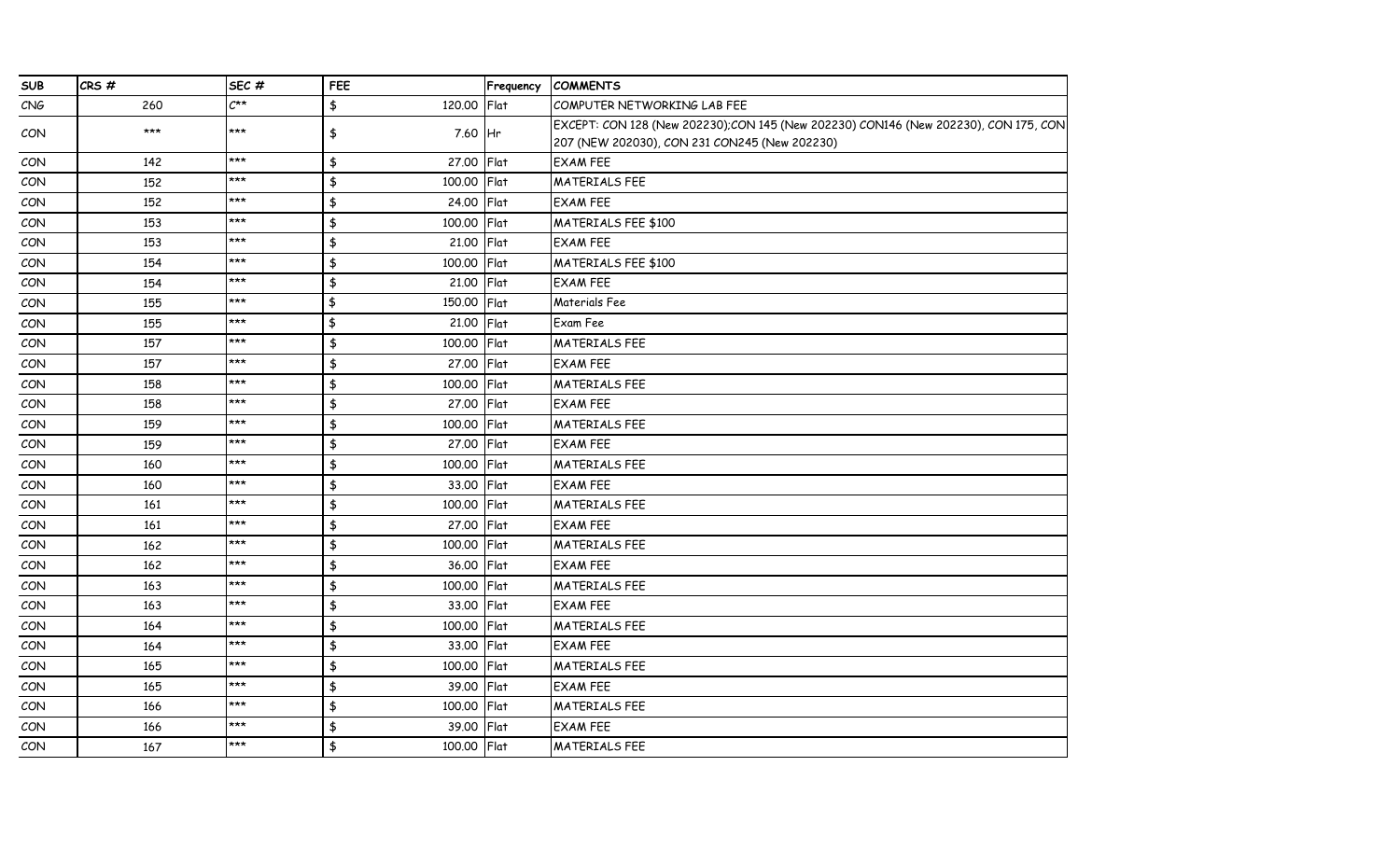| <b>SUB</b>                          | CRS#  | SEC#             | FEE                       | Frequency      | <b>COMMENTS</b>                                                                   |
|-------------------------------------|-------|------------------|---------------------------|----------------|-----------------------------------------------------------------------------------|
| CON                                 | 167   | ***              | 33.00<br>\$               | Flat           | <b>EXAM FEE</b>                                                                   |
| CON                                 | 168   | ***              | \$<br>100.00              | Flat           | <b>MATERIALS FEE</b>                                                              |
| CON                                 | 168   | $***$            | $\frac{4}{5}$<br>27.00    | Flat           | <b>EXAM FEE</b>                                                                   |
| CON                                 | 169   | $***$            | $\frac{4}{3}$<br>100.00   | Flat           | <b>MATERIALS FEE</b>                                                              |
| CON                                 | 169   | $***$            | $\pmb{\ddagger}$<br>33.00 | Flat           | <b>EXAM FEE</b>                                                                   |
| CON                                 | 209   | ***              | $\frac{4}{5}$<br>100,00   | Flat           | <b>MATERIALS FEE</b>                                                              |
| CON                                 | 209   | $***$            | $\frac{4}{5}$<br>18.00    | Flat           | <b>EXAM FEE</b>                                                                   |
| $\mathcal{C}\mathcal{S}\mathcal{C}$ | $***$ | $***$            | $\frac{4}{5}$<br>7.60     | H <sub>r</sub> |                                                                                   |
| $\mathcal{L}\mathsf{S}\mathcal{L}$  | 105   | $C^{\star\star}$ | $\frac{4}{3}$<br>105.00   | Flat           | COMPUTER NETWORKING LAB FEE                                                       |
| CUA                                 | $***$ | ***              | $\pmb{\ddagger}$<br>7.60  | Hr             | EXCEPTION CUA 100 (EFF 201210)/CUA136 (201420) CUA154 (201410)                    |
| CUA                                 | 120   | $***$            | $\frac{4}{3}$<br>200.00   | Flat           | CUA MATERIALS COURSE FEE                                                          |
| CUA                                 | 125   | $***$            | $\frac{4}{5}$<br>200.00   | Flat           | CUA MATERIALS COURSE FEE                                                          |
| CUA                                 | 127   | $***$            | $\frac{4}{3}$<br>200.00   | Flat           | <b>CUA MATERIALS COURSE FEE</b>                                                   |
| CUA                                 | 129   | $***$            | $\frac{4}{3}$<br>200.00   | Flat           | CUA MATERIALS COURSE FEE                                                          |
| <b>CUA</b>                          | 145   | ***              | $\frac{4}{3}$<br>200.00   | <b>IFlat</b>   | <b>CUA MATERIALS COURSE FEE</b>                                                   |
| CUA                                 | 150   | ***              | $\frac{4}{5}$<br>200.00   | Flat           | <b>CUA MATERIALS COURSE FEE</b>                                                   |
| <b>CUA</b>                          | 151   | $***$            | $\frac{4}{5}$<br>200.00   | Flat           | CUA MATERIALS COURSE FEE                                                          |
| CUA                                 | 152   | $***$            | $\frac{4}{3}$<br>200.00   | <b>Flat</b>    | CUA MATERIALS COURSE FEE                                                          |
| <b>CUA</b>                          | 153   | $***$            | $\frac{4}{3}$<br>200.00   | Flat           | CUA MATERIALS COURSE FEE                                                          |
| <b>CUA</b>                          | 154   | ***              | $\frac{4}{3}$<br>200.00   | <b>IFlat</b>   | <b>CUA MATERIALS COURSE FEE</b>                                                   |
| CUA                                 | 161   | ***              | \$<br>200.00              | Flat           | <b>CUA MATERIALS COURSE FEE</b>                                                   |
| <b>CUA</b>                          | 210   | $***$            | $\frac{4}{3}$<br>200.00   | Flat           | CUA MATERIALS COURSE FEE                                                          |
| CUA                                 | 233   | $***$            | $\frac{4}{3}$<br>200.00   | Flat           | CUA MATERIALS COURSE FEE                                                          |
| CUA                                 | 236   | $***$            | $\frac{4}{3}$<br>200.00   | Flat           | CUA MATERIALS COURSE FEE                                                          |
| CUA                                 | 245   | $***$            | $\frac{4}{5}$<br>200.00   | <b>IFlat</b>   | CUA MATERIALS COURSE FEE                                                          |
| <b>CUA</b>                          | 268   | ***              | \$<br>200.00              | Flat           | CUA MATERIALS COURSE FEE                                                          |
| <b>CUA</b>                          | 269   | $***$            | $\frac{4}{5}$<br>200.00   | Flat           | CUA MATERIALS COURSE FEE                                                          |
| $\mathcal{C} \mathsf{W}\mathsf{B}$  | ***   | $***$            | $\frac{4}{3}$<br>7.60     | Hr             |                                                                                   |
| DAN                                 | $***$ | $***$            | $\frac{4}{5}$<br>7.60 Hr  |                | DAN125 (201230)                                                                   |
| DEA                                 | $***$ | $***$            | $\frac{4}{5}$<br>7.60 Hr  |                | EXCEPTION DEA 111 (EFFECTIVE 201130) DEA134 (201230)                              |
| DEA                                 | 102   | $***$            | \$<br>4.55 Flat           |                | DEA MATERIALS FEE (Materials Consumables)                                         |
| <b>DEA</b>                          | 111   | $***$            | \$<br>27.30 Flat          |                | DIGITAL CONTENT FEE (Dental Software Support & Related Expenses) (D/C Descrip DEA |
|                                     |       |                  |                           |                | Radiography Fee)                                                                  |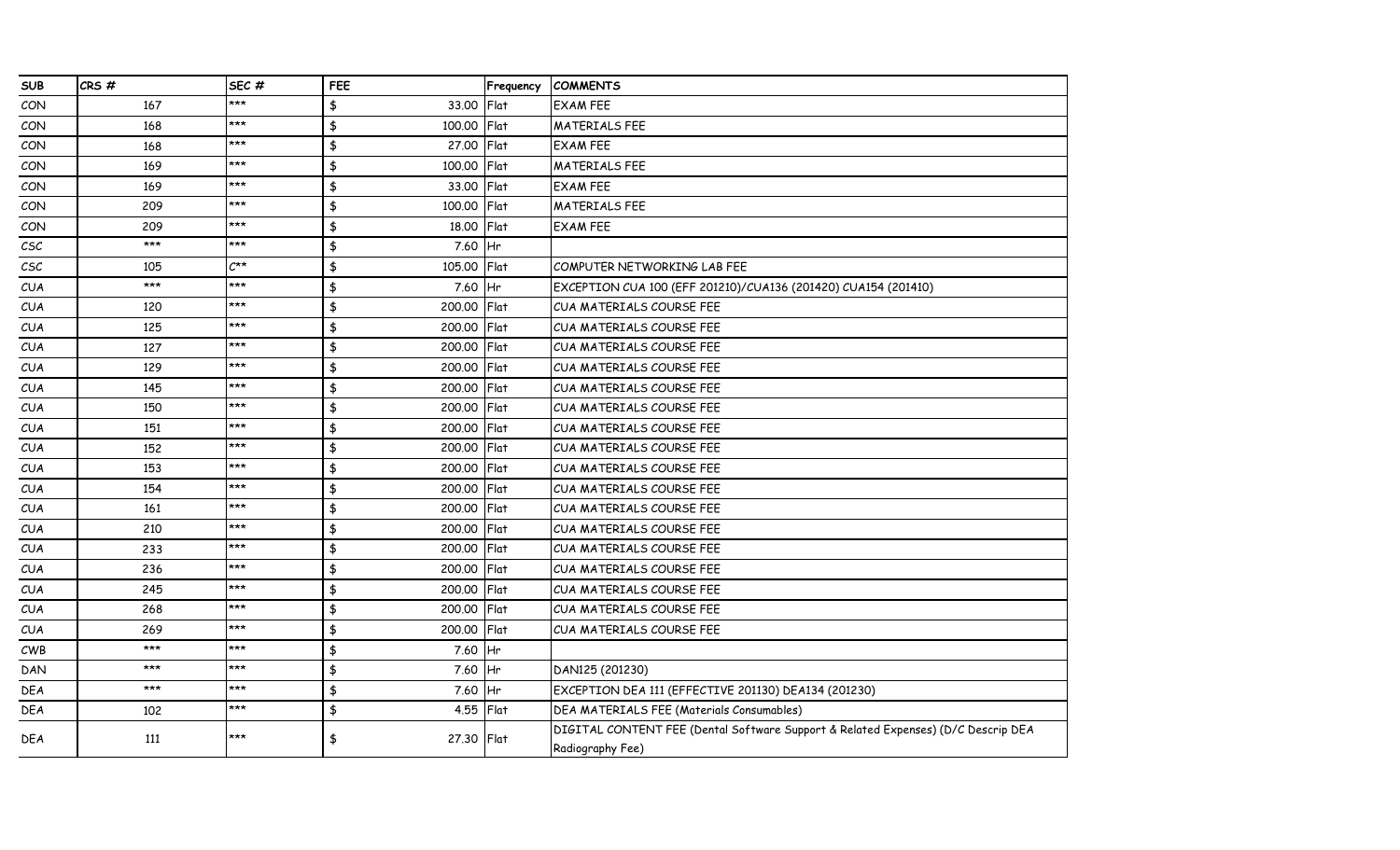| <b>SUB</b> | CRS#  | SEC#  | FEE                          | Frequency    | <b>COMMENTS</b>                                                                          |
|------------|-------|-------|------------------------------|--------------|------------------------------------------------------------------------------------------|
| <b>DEA</b> | 123   | ***   | $\frac{4}{3}$<br>59.15 Flat  |              | DEA MATERIALS FEE (Materials Consumables)                                                |
| DEA        | 124   | ***   | $\frac{4}{5}$<br>81.90 Flat  |              | DEA MATERIALS FEE (Materials Consumables)                                                |
| <b>DEA</b> | 125   | ***   | $\frac{4}{3}$<br>96.12 Flat  |              | DEA MATERIALS FEE (Materials-consumables \$69.62; Radiation Dosimeter Badge Fee \$26.50) |
| DEA        | 131   | $***$ | $\frac{4}{3}$<br>21.55 Flat  |              | DEA MATERIALS FEE (Radiation Dosimeter Badge Fee)                                        |
| DEA        | 134   | ***   | $\frac{1}{2}$<br>13.65 Flat  |              | DEA MATERIALS FEE (Materials Consumables)                                                |
| DEA        | 181   | ***   | $\frac{4}{5}$<br>9.00 Flat   |              | DEA MALPRACTICE INS                                                                      |
| <b>DEA</b> | 182   | ***   | $\frac{4}{5}$<br>9.00 Flat   |              | DEA MALPRACTICE INS                                                                      |
| <b>DEA</b> | 200   | $***$ | $\frac{4}{3}$<br>455.00 Flat |              | DEA MATERIALS FEE (Materials Consumables)                                                |
| DEA        | 205   | $***$ | $\frac{4}{5}$<br>182.00 Flat |              | DEA MATERIALS FEE (Materials Consumables)                                                |
| DIT        | $***$ | ***   | $\frac{4}{3}$<br>7.60 Hr     |              | EXCEPTIONS DIT121/DIT123/DIT212/DIT215/DIT256                                            |
| <b>DPM</b> | ***   | ***   | $\frac{4}{5}$<br>7.60 Hr     |              |                                                                                          |
| <b>DPM</b> | 103   | ***   | $\frac{4}{5}$<br>100.00 Flat |              | DPM MATERIALS FEE                                                                        |
| <b>DPM</b> | 121   | $***$ | $\frac{4}{5}$<br>20.00       | Flat         | Materials Fee                                                                            |
| <b>DPM</b> | 122   | ***   | $\frac{1}{2}$<br>20,00       | Flat         | Materials Fee                                                                            |
| <b>DPM</b> | 203   | ***   | $\frac{4}{5}$<br>100.00      | <b>IFlat</b> | DPM MATERIALS FEE                                                                        |
| <b>DRV</b> | $***$ | ***   | $\frac{4}{5}$<br>7.60 Hr     |              | <b>EXCEPTIONS: DRV 100</b>                                                               |
| <b>DRV</b> | 130   | $***$ | $\frac{4}{5}$<br>175.00 Flat |              | DRV DRIVE COURSE FEE (DRV Skill Test Fee)                                                |
| EGG        | $***$ | $***$ | $\frac{4}{5}$<br>7.60 Hr     |              |                                                                                          |
| EGT        | ***   | ***   | $\frac{4}{3}$<br>7.60 Hr     |              |                                                                                          |
| EGT        | 210   | ***   | \$<br>85.00                  | Flat         | Materials Fee                                                                            |
| EIC        | $***$ | ***   | $\frac{4}{5}$<br>7.60 Hr     |              |                                                                                          |
| EIC        | 130   | $***$ | $\frac{4}{3}$<br>36.00 Flat  |              | <b>EXAM FEE</b>                                                                          |
| EIC        | 135   | ***   | $\frac{4}{3}$<br>36.00 Flat  |              | <b>EXAM FEE</b>                                                                          |
| EIC        | 245   | ***   | $\frac{4}{5}$<br>20.00 Flat  |              | <b>EIC MATERIALS FEE</b>                                                                 |
| EIC        | 253   | ***   | $\frac{4}{5}$<br>75.00 Flat  |              | <b>EIC MATERIALS FEE</b>                                                                 |
| EIC        | 259   | $***$ | $\frac{4}{3}$<br>35.00 Flat  |              | <b>EIC MATERIALS FEE</b>                                                                 |
| <b>ELT</b> | $***$ | ***   | $\frac{4}{3}$<br>7.60 Hr     |              |                                                                                          |
| <b>ELT</b> | 106   | ***   | $\frac{4}{3}$<br>39.00 Flat  |              | <b>ELT MATERIALS FEE</b>                                                                 |
|            |       |       |                              |              | ELT MATERIALS FEE FY20T5 STATES \$50 TO \$30 VERIFIED W/ 18-19 SB TABLE AND E            |
| <b>ELT</b> | 165   | ***   | \$<br>30.00 Flat             |              | HOGUE MASTER THAT ELT 165 WAS \$110.00; per hugh reply the course is correct and should  |
|            |       |       |                              |              | have read from \$110.00 to \$30                                                          |
| <b>ELT</b> | 257   | ***   | $\frac{4}{3}$<br>75.00 Flat  |              | <b>ELT MATERIALS FEE</b>                                                                 |
| <b>ELT</b> | 258   | ***   | $\frac{4}{5}$<br>25.00 Flat  |              | <b>ELT MATERIALS FEE</b>                                                                 |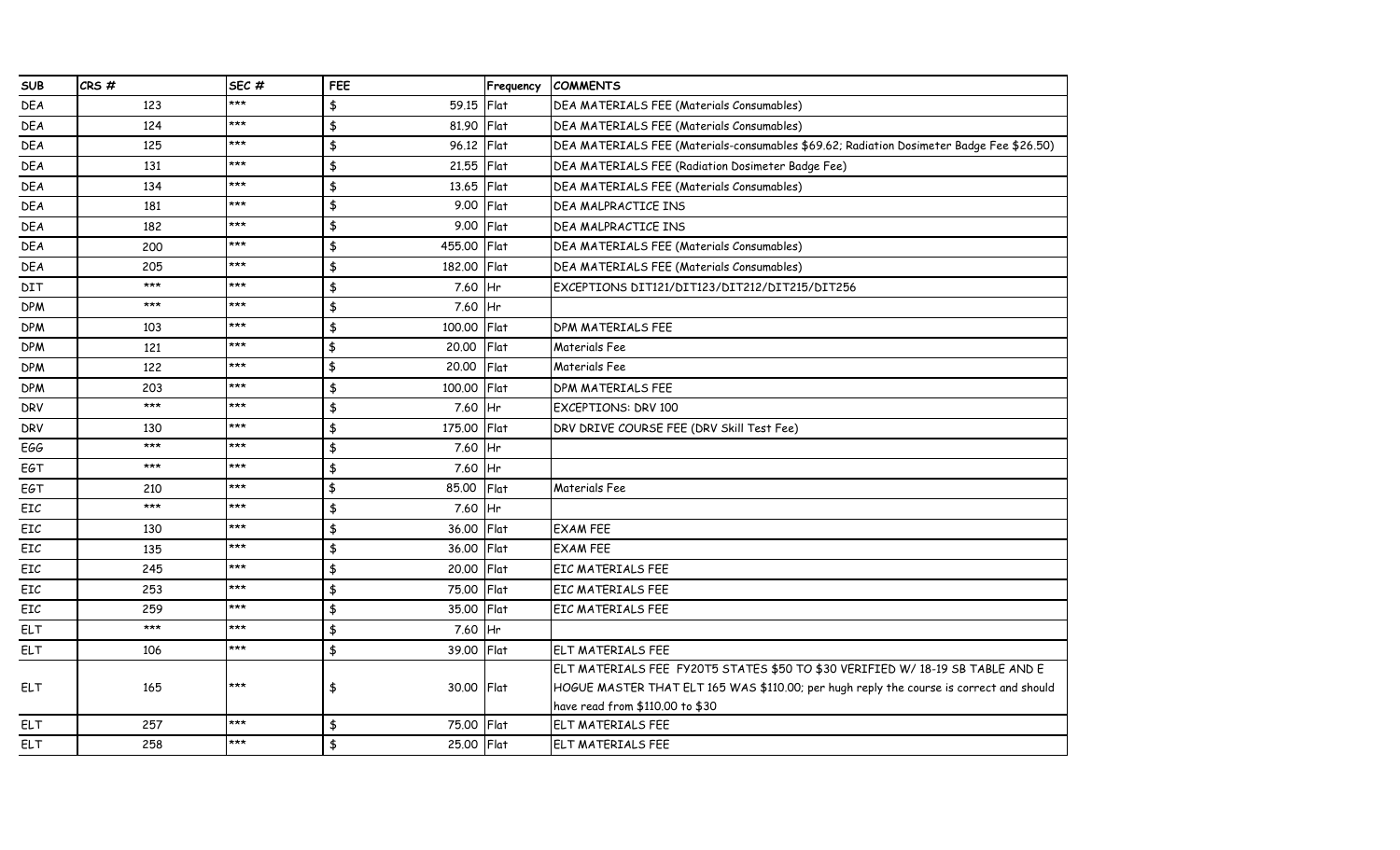| <b>SUB</b> | CRS#  | SEC#             | <b>FEE</b>                           | Frequency | <b>COMMENTS</b>                   |
|------------|-------|------------------|--------------------------------------|-----------|-----------------------------------|
| <b>ELT</b> | 259   | $***$            | \$<br>25.00                          | Flat      | ELT MATERIALS FEE                 |
| <b>ELT</b> | 262   |                  | \$<br>50,00                          |           | Materials Fee                     |
| <b>ELT</b> | 266   | $***$            | $\frac{4}{3}$<br>65.00 Flat          |           | <b>EXAM FEE</b>                   |
| <b>ELT</b> | 266   | ***              | $\frac{4}{3}$<br>42.00 Flat          |           | ELT MATERIALS FEE                 |
| <b>ELT</b> | 268   | $***$            | $\pmb{\ddagger}$<br>25.60            | Flat      | <b>ELT MATERIALS FEE</b>          |
| EMP        | $***$ | $***$            | $\pmb{\ddagger}$<br>7.60             | Hr        |                                   |
| EMS        | $***$ | ***              | $\frac{4}{5}$<br>7.60 Hr             |           |                                   |
| EMS        | 121   | $***$            | $\frac{1}{2}$<br>20.00 Flat          |           | <b>EMS MATERIALS FEE</b>          |
| EMS        | 130   | $***$            | $\frac{4}{3}$<br>40.00 Flat          |           | <b>EMS MATERIALS FEE</b>          |
| EMS        | 130   | $***$            | $\pmb{\mathfrak{\$}}$<br>9.00        | Flat      | MALPRACTICE INS                   |
| EMS        | 170   | $***$            | $\frac{1}{2}$<br>10.00               | Flat      | 3RD RIDE FEE                      |
| EMS        | 170   | ***              | \$<br>9.00                           | Flat      | MALPRACTICE INS                   |
| EMS        | 171   | ***              | $\frac{4}{3}$<br>30.00               | Flat      | 3RD RIDE FEE                      |
| EMS        | 171   | $***$            | \$<br>9.00                           | Flat      | MALPRACTICE INS                   |
| EMS        | 181   | ***              | $\frac{1}{2}$<br>10.00               | Flat      | RIDE-ALONG FEE                    |
| EMS        | 181   | $***$            | $\pmb{\ddagger}$<br>9.00             | Flat      | MALPRACTICE INS                   |
| EMS        | 225   | ***              | \$<br>89.25                          | Flat      | FISDAP FEE                        |
| EMS        | 225   | ***              | $\frac{1}{2}$<br>10.00               | Flat      | THIRD RIDE FEE                    |
| EMS        | 225   | $***$            | $\frac{4}{5}$<br>9.00 Flat           |           | MALPRACTICE INS                   |
| EMS        | 226   | $***$            | $\frac{1}{2}$<br>75.00 Flat          |           | <b>EMS MATERIALS FEE</b>          |
| EMS        | 227   | $***$            | $\frac{1}{2}$<br>35.00               | Flat      | CLINICAL FEE                      |
| EMS        | 227   | ***              | \$<br>15.00                          | Flat      | AHA PALS CERT (From 6.50 to \$15) |
| EMS        | 231   | $***$            | $\frac{4}{5}$<br>15.00               | Flat      | AHA ACLS CERT                     |
| EMS        | 237   | $***$            | \$<br>28.00                          | Flat      | <b>EXAM FEE</b>                   |
| EMS        | 237   | $***$            | $\frac{4}{3}$<br>9.00                | Flat      | MALPRACTICE INS                   |
| EMS        | 280   | ***              | $\pmb{\ddagger}$<br>100,00           | Flat      | <b>INTERNSHIP FEE</b>             |
| EMS        | 281   | ***              | $\pmb{\ddagger}$<br>100.00           | Flat      | <b>INTERNSHIP FEE</b>             |
| ENG        | $***$ | ***              | $\frac{1}{2}$<br>7.60                | Hr        |                                   |
| ENT        | $***$ | $***$            | $\frac{4}{3}$<br>7.60 Hr             |           | NOT CURRENTLY OFFERING            |
| ENV        | $***$ | $***$            | $\frac{1}{2}$<br>7.60 Hr             |           |                                   |
| ENV        | 101   | $C^{\star\star}$ | $\pmb{\mathfrak{\$}}$<br>203.95 Flat |           | COST OF LAB KIT                   |
| <b>ENY</b> | ***   | ***              | \$<br>7.60                           | Hr        | NOT CURRENTLY OFFERING            |
| <b>EQM</b> | ***   | $***$            | $\frac{1}{2}$<br>7.60 Hr             |           | NOT CURRENTLY OFFERING            |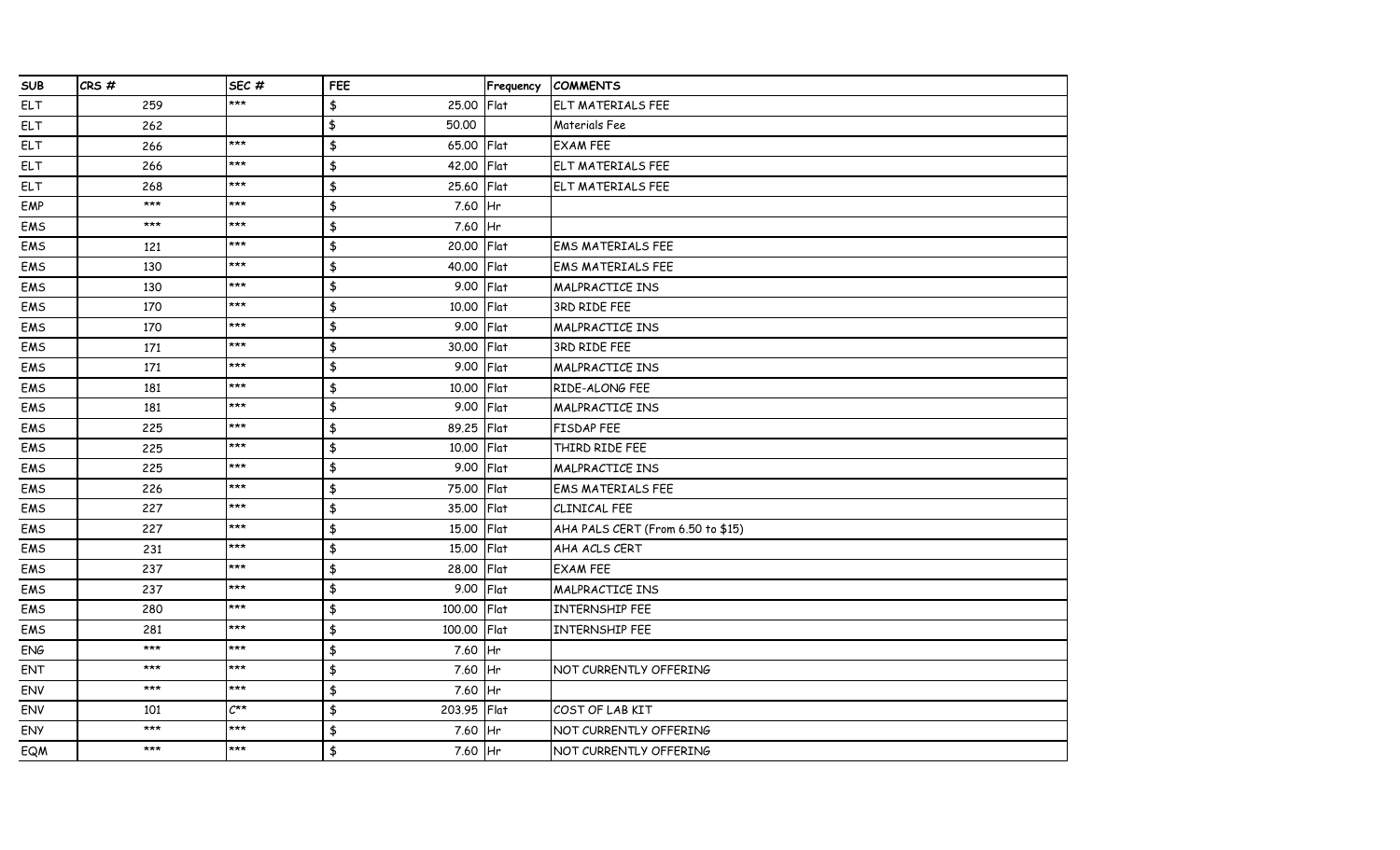| <b>SUB</b> | CRS#  | SEC#             | FEE                          | Frequency | <b>COMMENTS</b>                                                                              |
|------------|-------|------------------|------------------------------|-----------|----------------------------------------------------------------------------------------------|
| ESA        | ***   | ***              | 7.60 Hr<br>\$                |           |                                                                                              |
| FAS        | $***$ | ***              | \$<br>7.60 Hr                |           | NOT CURRENTLY OFFERING                                                                       |
| FMT        | $***$ | $***$            | $\frac{4}{5}$<br>7.60 Hr     |           | NOT CURRENTLY OFFERING                                                                       |
| <b>FST</b> | ***   | $***$            | \$<br>7.60 Hr                |           |                                                                                              |
|            |       |                  |                              |           | Protection Repair/Replacement FEE (Combined the \$80 @ of FST107/110/160/202 with FST100     |
| FST        | 100   | $***$            | \$<br>400.00   Flat          |           | \$80) LISTED ON BOTH T5 (BEING COMBINED INTO 1) AND ON T6 AS NO CHANGE                       |
|            |       |                  |                              |           | STAYING AS \$80 Per A. Teixerir, T6 FY22 in error, s/b T5 \$400                              |
|            |       |                  |                              |           | Protection Repair/Replacement FEE From \$80 to \$25 but in FST 100 Desc says the \$80 was    |
| <b>FST</b> | 107   | ***              | 25,00 Flat<br>\$             |           | going into FST100?? BOTH ON T5 Per A. Teixerir, 5.28.21 E/M along with combining the PRR Fee |
|            |       |                  |                              |           | with FST 100 this class has a reduced PRR fee of \$25                                        |
| <b>FSW</b> | ***   | $***$            | \$<br>7.60 Hr                |           |                                                                                              |
| GEO        | 112   | $***$            | $\frac{1}{2}$<br>7.60 Hr     |           |                                                                                              |
| GEY        | $***$ | ***              | \$<br>7.60 Hr                |           |                                                                                              |
| GEY        | 111   | $C^{\star\star}$ | $\frac{4}{5}$<br>178.00 Flat |           | COST OF LAB KIT                                                                              |
| GEY        | 112   | $C^{\star\star}$ | \$<br>193.95 Flat            |           | COST OF LAB KIT                                                                              |
| GIS        | $***$ | $***$            | $\frac{4}{5}$<br>7.60 Hr     |           |                                                                                              |
| HHP        | $***$ | $***$            | \$<br>7.60 Hr                |           |                                                                                              |
| HIT        | $***$ | ***              | $\frac{4}{5}$<br>7.60 Hr     |           | NOT CURRENTLY OFFERING                                                                       |
| <b>HLT</b> | $***$ | $***$            | \$<br>7.60 Hr                |           |                                                                                              |
| HPR        | ***   | $***$            | $\frac{1}{2}$<br>7.60 Hr     |           |                                                                                              |
|            | 102   | $***$            |                              |           | CPR FEE (AHA Basic Life Support) LISTED ON BOTH T5 \$9 AND T6 \$8; Per A. Teixeira e/m       |
| <b>HPR</b> |       |                  | \$<br>9.00   Flat            |           | 5.28.21 T5 correct at \$9; T6 in error                                                       |
| <b>HPR</b> | 102   | $***$            | $\frac{4}{3}$<br>3.00 Flat   |           | <b>MATERIALS FEE</b>                                                                         |
| <b>HPR</b> | 112   | $***$            | $\frac{4}{3}$<br>9.00 Flat   |           | <b>MALPRACINS</b>                                                                            |
| <b>HPR</b> | 113   | $***$            | $\frac{4}{5}$<br>9.00 Flat   |           | <b>MALPRACINS</b>                                                                            |
| <b>HPR</b> | 120   | ***              | $\frac{4}{3}$<br>16.00       | Flat      | CPR FEE (ACLS Cert Card)                                                                     |
| HPR        | 130   | $***$            | $\frac{4}{5}$<br>16.00       | Flat      | CPR FEE (PALS Cert Card)                                                                     |
| <b>HPR</b> | 130   | ***              | \$<br>3.00 Flat              |           | <b>MATERIALS FEE</b>                                                                         |
| <b>HTM</b> | $***$ | $***$            | $\frac{4}{5}$<br>7.60 Hr     |           | NOT CURRENTLY OFFERING                                                                       |
| <b>HVA</b> | $***$ | $***$            | \$<br>7.60 Hr                |           |                                                                                              |
| <b>HVA</b> | 112   | ***              | \$<br>25.00 Flat             |           | HVAC TEST FEE (Online Exam Fee)                                                              |
| <b>HVA</b> | 113   | $***$            | \$<br>25,00                  | Flat      | HVAC TEST FEE (EPA Exam Fee)                                                                 |
| <b>HVA</b> | 132   | $***$            | \$<br>25.00 Flat             |           | <b>MATERIALS FEE</b>                                                                         |
| <b>HVA</b> | 233   | ***              | \$<br>25.00 Flat             |           | HVA MATERIALS FEE                                                                            |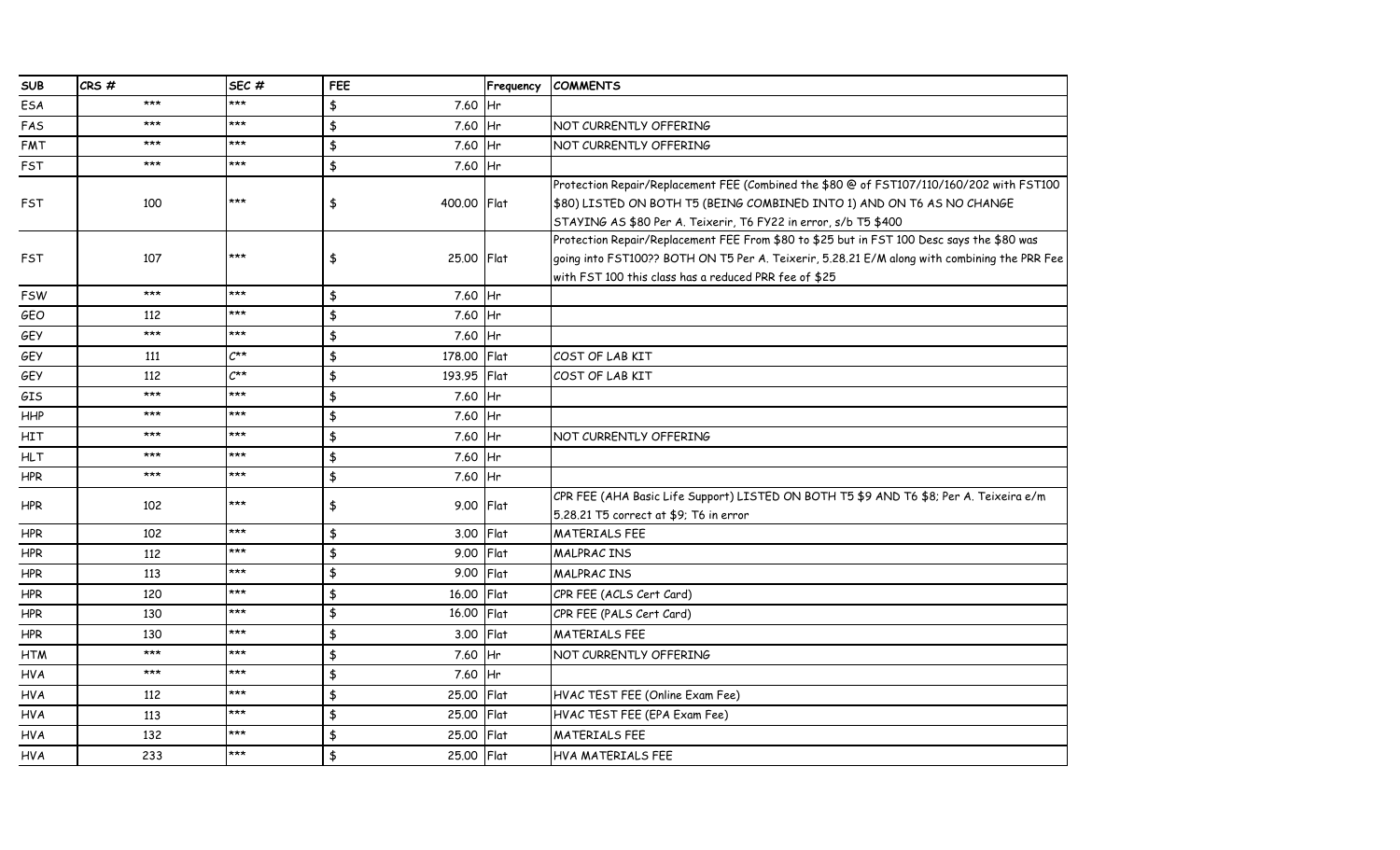| <b>SUB</b>     | CRS#  | SEC#  | FEE               | Frequency | <b>COMMENTS</b>                        |
|----------------|-------|-------|-------------------|-----------|----------------------------------------|
| <b>HVA</b>     | 245   | ***   | \$<br>15.00 Flat  |           | HVAC TEST FEE (Certification Test Fee) |
| <b>HVA</b>     | 262   | $***$ | \$<br>25.00       | Flat      | HVA MATERIALS FEE                      |
| HWE            | $***$ | $***$ | \$<br>7.60 Hr     |           | EXCEPTION HWE255 (201410) HWE 125      |
| HWE            | 103   | $***$ | \$<br>23.00 Flat  |           | AHA CPR, First Aid & AED Card;         |
| HWE            | 103   | $***$ | \$<br>3.00        | Flat      | A391 \$3.00 MATERIALS FEE              |
| HWE            | 121   | $***$ | \$<br>60.00       | Flat      | <b>EXAM FEE</b>                        |
| HWE            | 121   | $***$ | \$<br>23.00       | Flat      | CPR CARD FEE ;                         |
| HWE            | 129   | $***$ | \$<br>150.00 Flat |           | <b>EXAM FEE</b>                        |
| HWE            | 129   | $***$ | \$<br>8.00 Flat   |           | CPR CARD FEE ;                         |
| HWE            | 130   | $***$ | \$<br>30.00 Flat  |           | <b>EXAM FEE</b>                        |
| IHP            | $***$ | $***$ | \$<br>7.60 Hr     |           |                                        |
| IND            | $***$ | $***$ | \$<br>7.60        | Hr        | <b>EXCEPTION: IND 113</b>              |
| LEA            | $***$ | $***$ | \$<br>7.60 Hr     |           |                                        |
| LEA            | 106   | $***$ | \$<br>150.00 Flat |           | LEA MATERIAL FEE                       |
| LEA            | 107   | $***$ | \$<br>250.00      | Flat      | LEA Repair Replace Fee                 |
| LEA            | 108   | $***$ | \$<br>700.00 Flat |           | LEA MATERIAL FEE                       |
| MAC            | $***$ | $***$ | \$<br>7.60 Hr     |           |                                        |
| MAC            | 110   | $***$ | \$<br>75.00 Flat  |           | <b>MATERIALS FEE</b>                   |
| MAC            | 111   | $***$ | \$<br>75.00 Flat  |           | <b>MATERIALS FEE</b>                   |
| MAC            | 112   | $***$ | \$<br>75.00 Flat  |           | <b>MATERIALS FEE</b>                   |
| MAC            | 120   | $***$ | \$<br>75.00 Flat  |           | <b>MAC MATERIALS FEE</b>               |
| MAC            | 121   | $***$ | \$<br>100.00      | Flat      | <b>MAC MATERIALS FEE</b>               |
| MAC            | 122   | $***$ | \$<br>100.00 Flat |           | MAC MATERIALS FEE                      |
| MAC            | 205   | $***$ | \$<br>90.00 Flat  |           | <b>MAC MATERIALS FEE</b>               |
| MAC            | 206   | $***$ | \$<br>90.00 Flat  |           | <b>MAC MATERIALS FEE</b>               |
| $\mathsf{MAC}$ | 241   | $***$ | \$<br>75.00 Flat  |           | MAC MATERIALS FEE                      |
| MAC            | 246   | $***$ | \$<br>75.00 Flat  |           | MAC MATERIALS FEE                      |
| MAC            | 252   | $***$ | \$<br>45.00 Flat  |           | <b>MAC MATERIALS FEE</b>               |
| MAP            | $***$ | $***$ | \$<br>7.60 Hr     |           |                                        |
| MAP            | 183   | $***$ | \$<br>9.00        | Flat      | MED ASST MAL PRACINS                   |
| MAT            | $***$ | ***   | \$<br>7.60        | Hr        |                                        |
| <b>MET</b>     | ***   | $***$ | \$<br>7.60        | Hr        |                                        |
| MGD            | $***$ | $***$ | \$<br>7.60 Hr     |           |                                        |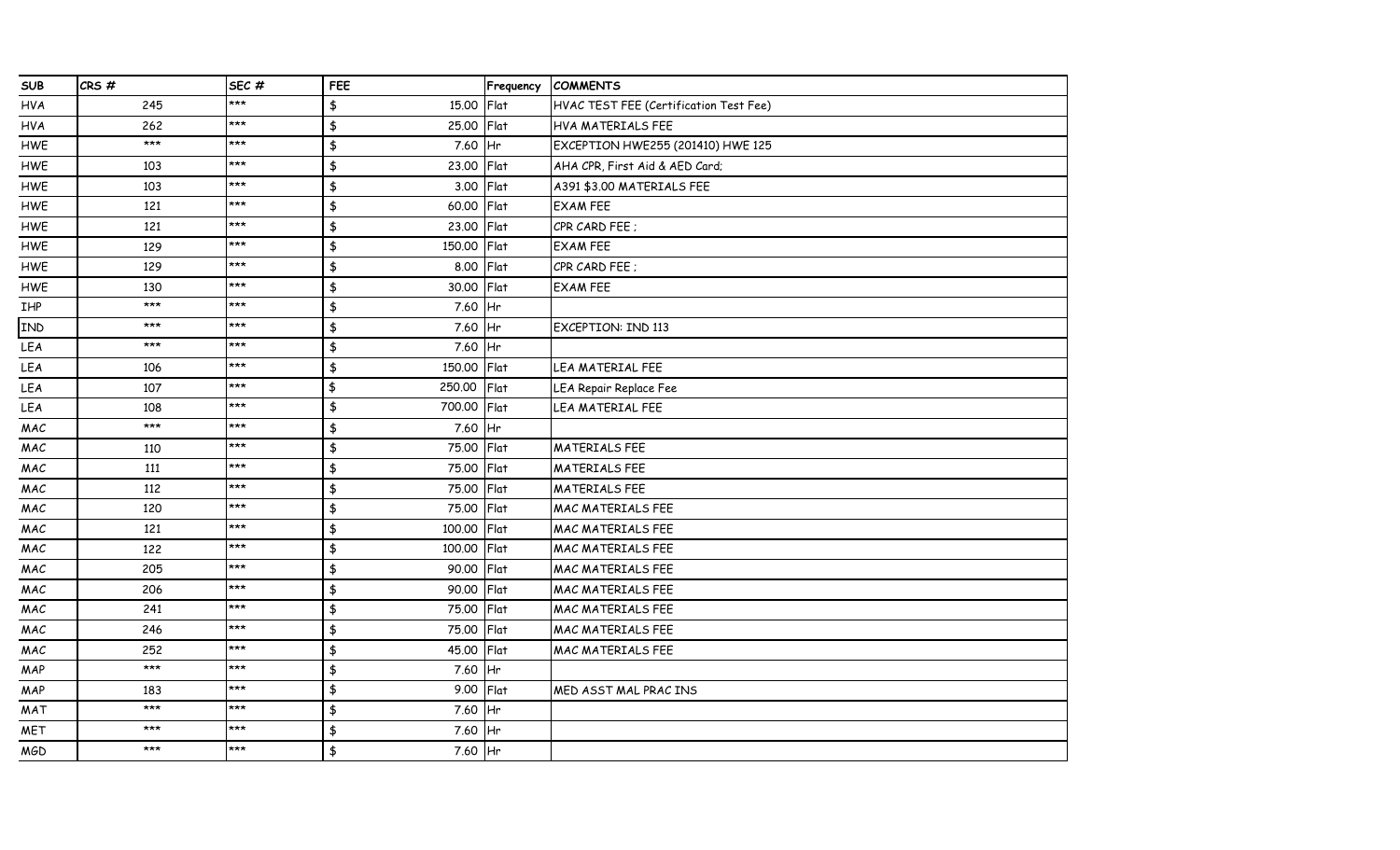| <b>SUB</b> | CRS#  | SEC#  | FEE                     | Frequency | <b>COMMENTS</b>                                                      |
|------------|-------|-------|-------------------------|-----------|----------------------------------------------------------------------|
| <b>MOT</b> | $***$ | ***   | \$<br>7.60              | <b>Hr</b> |                                                                      |
| <b>MOT</b> | 131   | $***$ | \$<br>41.00             | Flat      | <b>MOT Subscription Fee</b>                                          |
| <b>MOT</b> | 181   | ***   | $\frac{1}{2}$<br>9.00   | Flat      | MALPRACTICE INS,                                                     |
| <b>MOT</b> | 182   | $***$ | $\frac{1}{2}$<br>9.00   | Flat      | MALPRACTICE INS,                                                     |
| <b>MOT</b> | 183   | $***$ | \$<br>9.00              | Flat      | MALPRACTICE INS,                                                     |
| <b>MOT</b> | 208   | $***$ | $\frac{1}{2}$<br>415.00 | Flat      | MEMBERSHIP/EXAM FEE                                                  |
| <b>MOT</b> | 208   | ***   | \$<br>150.00            | Flat      | <b>MOT Subscription Fee</b>                                          |
| <b>MTE</b> | $***$ | $***$ | $\frac{1}{2}$<br>7.60   | Hr        |                                                                      |
| <b>MTE</b> | 247   | $***$ | $\frac{1}{2}$<br>75.00  | Flat      | <b>MTE MATERIAL FEE</b>                                              |
| <b>MUS</b> | $***$ | $***$ | \$<br>7.60 Hr           |           | EXCEPTIONS:MUS120/MUS121/MUS122/MUS123/MUS125/MUS126/MUS167; removed |
|            |       |       |                         |           | mus100/101/110/111/210/211 from exceptions 201820                    |
| <b>MUS</b> | 141   | ***   | $\pmb{\$}$<br>260.00    | Flat      | MUS PRIVATE LESSON FEE                                               |
| <b>MUS</b> | 142   | $***$ | $\frac{1}{2}$<br>260.00 | Flat      | MUS PRIVATE LESSON FEE                                               |
| <b>MUS</b> | 143   | ***   | \$<br>260.00            | Flat      | MUS PRIVATE LESSON FEE                                               |
| <b>MUS</b> | 144   | $***$ | $\frac{1}{2}$<br>260.00 | Flat      | MUS PRIVATE LESSON FEE                                               |
| <b>MUS</b> | 241   | $***$ | $\frac{1}{2}$<br>260.00 | Flat      | MUS PRIVATE LESSON FEE                                               |
| <b>MUS</b> | 242   | $***$ | $\frac{1}{2}$<br>260.00 | Flat      | MUS PRIVATE LESSON FEE                                               |
| <b>MUS</b> | 243   | $***$ | \$<br>260,00            | Flat      | MUS PRIVATE LESSON FEE                                               |
| <b>MUS</b> | 244   | ***   | $\frac{1}{2}$<br>260.00 | Flat      | MUS PRIVATE LESSON FEE                                               |
| <b>NRE</b> | $***$ | ***   | \$<br>7.60              | Hr        |                                                                      |
| <b>NUA</b> | $***$ | $***$ | \$<br>7.60              | <b>Hr</b> |                                                                      |
| <b>NUA</b> | 169   | $***$ | $\frac{1}{2}$<br>55.00  | Flat      | MATERIALS FEE; SEE NUR 169                                           |
| <b>NUA</b> | 170   | $***$ | $\frac{1}{2}$<br>9.00   | Flat      | MALPRACTICE INS                                                      |
| <b>NUA</b> | 171   | ***   | \$<br>39.50             | Flat      | NUR Platform Fee                                                     |
| <b>NUR</b> | $***$ | $***$ | \$<br>7.60              | Hr        |                                                                      |
| <b>NUR</b> | 106   | ***   | $\pmb{\$}$<br>155.00    | Flat      | <b>MATERIALS FEE</b>                                                 |
| <b>NUR</b> | 106   | ***   | \$<br>150,00            | Flat      | SIMULATION TECHNOLOGY FEE                                            |
| <b>NUR</b> | 109   | $***$ | $\frac{1}{2}$<br>50.00  | Flat      | <b>MATERIALS FEE</b>                                                 |
| <b>NUR</b> | 109   | $***$ | \$<br>39.50             | Flat      | PLATFORM FEE UCHEALTH SYSTEMS                                        |
| <b>NUR</b> | 109   | ***   | \$<br>9.00              | Flat      | <b>MALPRACTICE INS</b>                                               |
| <b>NUR</b> | 109   | $***$ | \$<br>150,00            | Flat      | SIMULATION TECHNOLOGY FEE                                            |
| <b>NUR</b> | 150   | $***$ | \$<br>30.00             | Flat      | <b>MATERIALS FEE</b>                                                 |
| <b>NUR</b> | 150   | $***$ | \$<br>150.00 Flat       |           | SIMULATION TECHNOLOGY FEE                                            |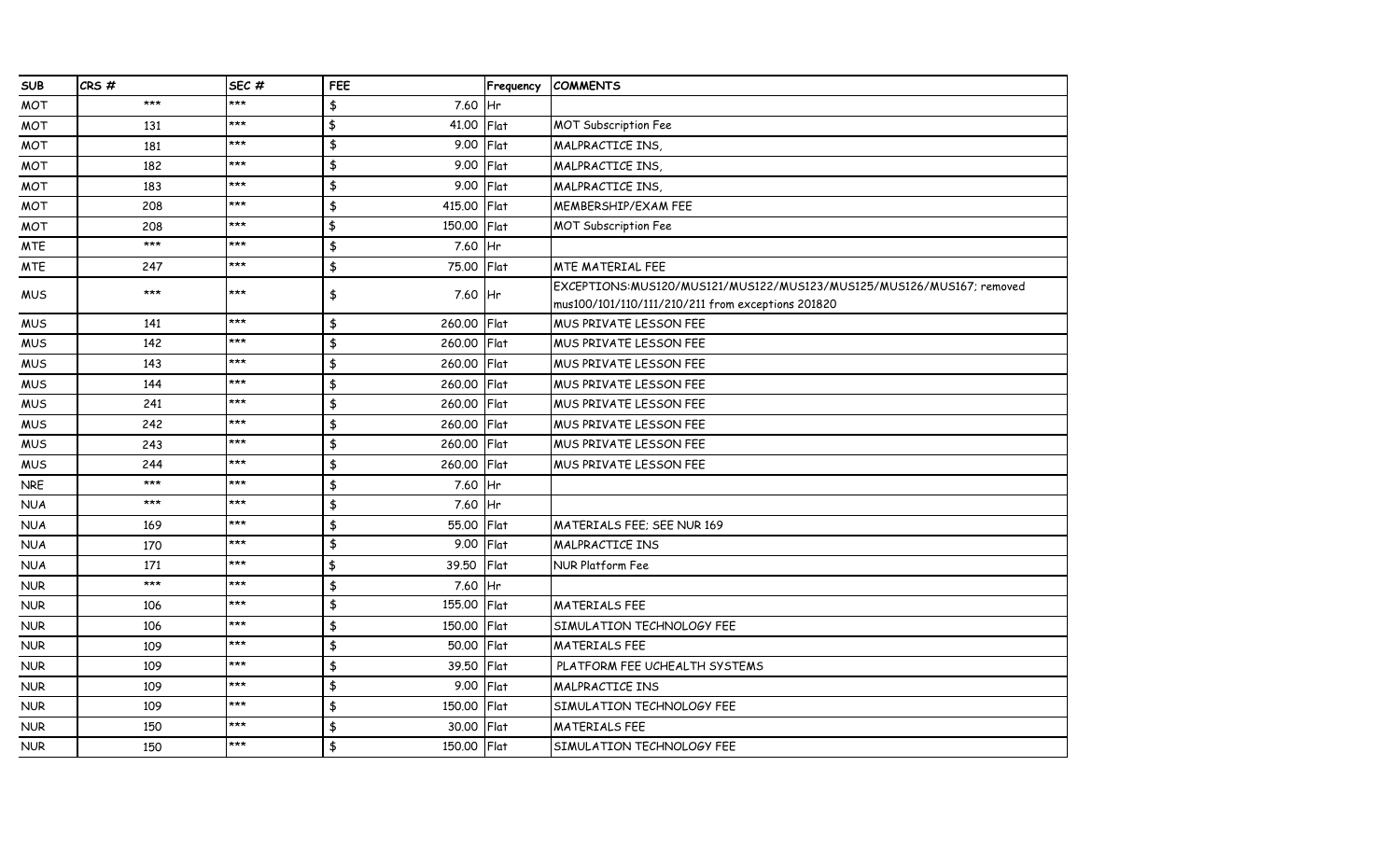| <b>SUB</b> | CRS#  | SEC <sub>#</sub> | <b>FEE</b>                | Frequency   | <b>COMMENTS</b>                                                                            |
|------------|-------|------------------|---------------------------|-------------|--------------------------------------------------------------------------------------------|
|            |       |                  |                           |             | Materials Fee ; THIS WAS LISTED IN SB AS NUA, PER ALBERTO AND SHAE SHOULD HAVE             |
| <b>NUR</b> | 169   | $***$            | 55.00<br>\$               | <b>Flat</b> | BEEN NUR, THEN RECEIVED EMAIL 6.22.21 THAT HE WAS REQUESTING IT BE REMOVED                 |
|            |       |                  |                           |             | FROM FY22 (AS NUA169, AS WAS ORIG IN SB)                                                   |
| <b>NUR</b> | 189   | ***              | $\frac{1}{2}$<br>30.00    | Flat        | Materials Fee                                                                              |
| <b>NUR</b> | 206   | ***              | $\frac{1}{2}$<br>90.00    | Flat        | <b>MATERIALS FEE</b>                                                                       |
| <b>NUR</b> | 206   | $***$            | \$<br>9.00                | Flat        | MALPRACTICE INS                                                                            |
| <b>NUR</b> | 206   | $***$            | $\frac{1}{2}$<br>150,00   | Flat        | SIMULATION TECHNOLOGY FEE                                                                  |
| <b>NUR</b> | 211   | $***$            | \$<br>15.00               | Flat        | <b>MATERIALS FEE</b>                                                                       |
| <b>NUR</b> | 211   | $***$            | \$<br>150,00              | Flat        | SIMULATION TECHNOLOGY FEE                                                                  |
| <b>NUR</b> | 216   | $***$            | $\frac{4}{5}$<br>150,00   | Flat        | SIMULATION TECHNOLOGY FEE                                                                  |
| <b>NUR</b> | 230   | $***$            | $\frac{4}{5}$<br>150,00   | Flat        | SIMULATION TECHNOLOGY FEE                                                                  |
| <b>NUR</b> | 409   | $***$            | $\frac{4}{3}$<br>9.00     | Flat        | Malpractice Insurance                                                                      |
| <b>NUR</b> | 410   | $***$            | $\frac{4}{3}$<br>9.00     | Flat        | Malpractice Insurance                                                                      |
| OSH        | $***$ | ***              | \$<br>7.60                | <b>Hr</b>   |                                                                                            |
| Ουτ        | $***$ | $***$            | $\frac{1}{2}$<br>7.60     | Hr          |                                                                                            |
| OUT        | 129   | $***$            | $\frac{1}{2}$<br>50,00    | Flat        | INDOOR ICE CLIMBING COURSE FEE                                                             |
| OUT        | 137   | ***              | $\frac{4}{3}$<br>299.00   | Flat        | KAYAKING COURSE FEE                                                                        |
| OUT        | 168   | $***$            | \$<br>465.00              | Flat        | AVALANCHE LEVEL 1 COURSE FEE                                                               |
| <b>OUT</b> | 201   | $***$            | \$<br>348.00              | Flat        | SCUBA DIVING CERTIFICATION                                                                 |
| <b>OUT</b> | 202   | ***              | \$<br>130.00              | Flat        | SCUBA DIVING CERTIFICATION                                                                 |
| OUT        | 203   | $***$            | \$<br>275,00              | Flat        | SCUBA DIVING CERTIFICATION                                                                 |
| OUT        | 204   | $***$            | $\frac{4}{5}$<br>325.00   | Flat        | SCUBA DIVING CERTIFICATION                                                                 |
| <b>OUT</b> | 205   | ***              | $\frac{1}{2}$<br>989.00   | Flat        | SCUBA DIVING CERTIFICATION                                                                 |
| OUT        | 206   | $***$            | $\frac{4}{5}$<br>1,524.00 | Flat        | SCUBA DIVING CERTIFICATION                                                                 |
|            | 207   | $***$            |                           |             | SCUBA DIVING CERTIFICATION Open Water Instructor Course Fee LISTED ON BOTH T5              |
| OUT        |       |                  | \$<br>1,860.00            | Flat        | AT \$1860.00 AND ON T6 AT \$1210.00 per A Teixeira e/m 5.28.21 T5 at \$1860.00 Correct, T6 |
| OUT        | 218   | $***$            | $\frac{4}{5}$<br>400.00   | Flat        | EXPEDITION RIVER COURSE FEE                                                                |
| <b>PHO</b> | $***$ | ***              | $\frac{4}{3}$<br>7.60     | Hr          | EXCEPTIONS: PHO 269/ PHO 280/PHO 281                                                       |
| PHT        | $***$ | $***$            | $\frac{4}{3}$<br>7.60 Hr  |             |                                                                                            |
| PHT        | 114   | $***$            | $\frac{4}{3}$<br>10.00    | Flat        | PHT Simulation Technology Fee                                                              |
| PHT        | 119   | $***$            | $\frac{1}{2}$<br>40,00    | Flat        | PHT Simulation Technology Fee                                                              |
| PHT        | 170   | $***$            | $\frac{4}{3}$<br>9.00     | Flat        | PHT MALPRACTICE INS                                                                        |
| PHT        | 170   | $***$            | \$<br>129,00              | Flat        | NATIONAL EXAM (Certificatoin Exam)                                                         |
| PHT        | 170   | ***              | $\frac{4}{3}$<br>39.50    | Flat        | PHT Platform Fee                                                                           |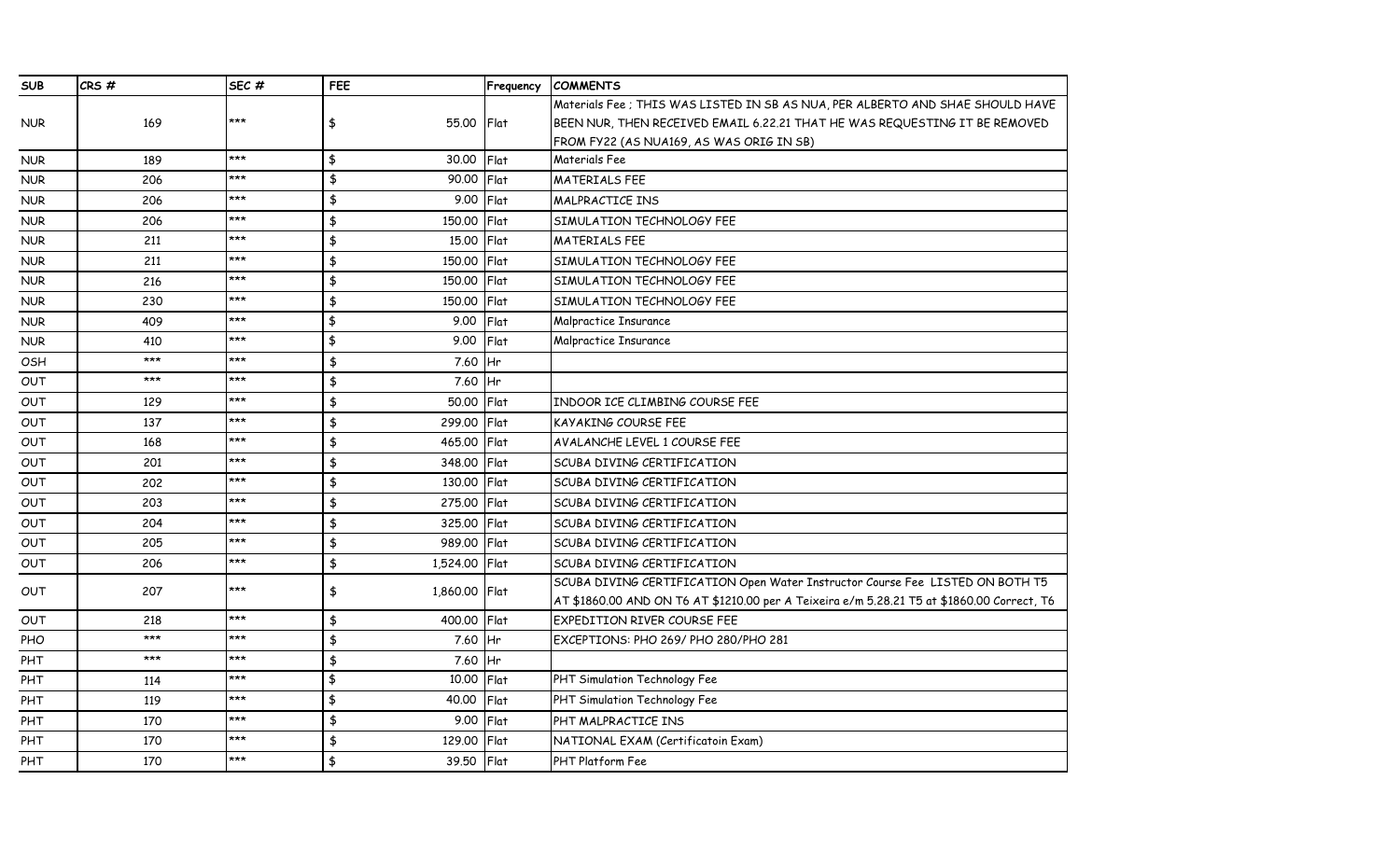| <b>SUB</b> | CRS#  | SEC#             | <b>FEE</b>                     | Frequency | <b>COMMENTS</b>                                                                 |
|------------|-------|------------------|--------------------------------|-----------|---------------------------------------------------------------------------------|
| PHT        | 171   | $***$            | 9.00<br>\$                     | Flat      | PHT MALPRACTICE INS                                                             |
| PHT        | 250   | ***              | \$<br>135.00 Flat              |           | <b>EXAM FEE</b>                                                                 |
| PHY        | $***$ | $***$            | $\frac{4}{3}$<br>7.60 Hr       |           |                                                                                 |
| PHY        | 105   | $C^{\star\star}$ | $\frac{4}{3}$<br>129.00 Flat   |           | COST OF LAB KIT                                                                 |
| PHY        | 111   | $C^{\star\star}$ | $\frac{1}{2}$<br>123.95 Flat   |           | COST OF LAB KIT                                                                 |
| PHY        | 112   | $C^{\star\star}$ | $\frac{4}{5}$<br>128.95 Flat   |           | COST OF LAB KIT                                                                 |
| PHY        | 211   | $C^{\star\star}$ | $\frac{4}{3}$<br>116.95 Flat   |           | COST OF LAB KIT                                                                 |
| PHY        | 212   | $C^{\star\star}$ | $\frac{4}{3}$<br>123.95 Flat   |           | COST OF LAB KIT                                                                 |
| PLU        | $***$ | $***$            | $\frac{4}{3}$<br>7.60 Hr       |           | NEW 202030                                                                      |
| PLU        | 207   | $***$            | $\frac{1}{2}$<br>36.00 Flat    |           | PLU EXAM FEE                                                                    |
| PLU        | 208   | $***$            | $\pmb{\ddagger}$<br>36.00 Flat |           | PLU EXAM FEE                                                                    |
| PSM        | $***$ | ***              | $\frac{4}{3}$<br>7.60          | Hr        |                                                                                 |
| PTA        | ***   | ***              | $\frac{4}{5}$<br>7.60 Hr       |           | <b>NEW 202030</b>                                                               |
| <b>RCA</b> | $***$ | ***              | $\frac{4}{3}$<br>7.60 Hr       |           | <b>NEW 202030</b>                                                               |
| <b>RTE</b> | $***$ | ***              | $\frac{4}{3}$<br>7.60 Hr       |           |                                                                                 |
| <b>RTV</b> | $***$ | $***$            | $\pmb{\ddagger}$<br>7.60       | Hr        | EXCEPTIONS: RTV 175 (202220) RTV 210 (201130) RTV 260 (201320) RTV 275 (202220) |
| SCI        | 155   | $C^{\star\star}$ | $\frac{4}{3}$<br>152.95        | Flat      | COST OF LAB KIT                                                                 |
| SCI        | 156   | $C^{\star\star}$ | $\frac{4}{3}$<br>152.95 Flat   |           | COST OF LAB KIT                                                                 |
| <b>STE</b> | $***$ | $***$            | $\frac{4}{3}$<br>7.60 Hr       |           | <b>NEW 202030</b>                                                               |
| <b>STE</b> | 100   | $***$            | $\frac{4}{3}$<br>80.00 Flat    |           | MEMBERSHIP FEE \$80                                                             |
| <b>STE</b> | 101   | $***$            | $\pmb{\ddagger}$<br>120.00     | Flat      | STE MATERIALS FEE                                                               |
| <b>STE</b> | 110   | ***              | $\frac{4}{3}$<br>120.00        | Flat      | STE MATERIALS FEE                                                               |
| <b>STE</b> | 115   | ***              | \$<br>120.00                   | Flat      | STE MATERIALS FEE                                                               |
| <b>STE</b> | 115   | ***              | $\frac{4}{3}$<br>39.50         | Flat      | STE CLINICAL FEE                                                                |
| <b>STE</b> | 120   | $***$            | $\frac{4}{3}$<br>120.00        | Flat      | STE MATERIALS FEE                                                               |
| <b>STE</b> | 179   | $***$            | $\frac{1}{2}$<br>80.00         | Flat      | <b>STE EXAM FEE</b>                                                             |
| <b>STE</b> | 182   | ***              | $\frac{4}{3}$<br>260.00        | Flat      | <b>STE EXAM FEE</b>                                                             |
| <b>TEC</b> | $***$ | ***              | $\pmb{\ddagger}$<br>7.60       | Hr        | NOT CURRENTLY OFFERING                                                          |
| <b>THE</b> | $***$ | ***              | $\frac{4}{3}$<br>7.60 Hr       |           | EXCEPTIONS: THE105; THE108; THE211; THE212; THE 215; THE255                     |
| <b>THE</b> | 104   | $***$            | $\frac{4}{3}$<br>40.00         | Flat      | THE MATERIALS FEE                                                               |
| <b>THE</b> | 116   | ***              | $\frac{1}{2}$<br>40.00         | Flat      | THE MATERIALS FEE                                                               |
| <b>THE</b> | 131   | ***              | \$<br>50.00                    | Flat      | THE MATERIALS FEE                                                               |
| <b>VET</b> | ***   | ***              | $\frac{1}{2}$<br>7.60 Hr       |           |                                                                                 |